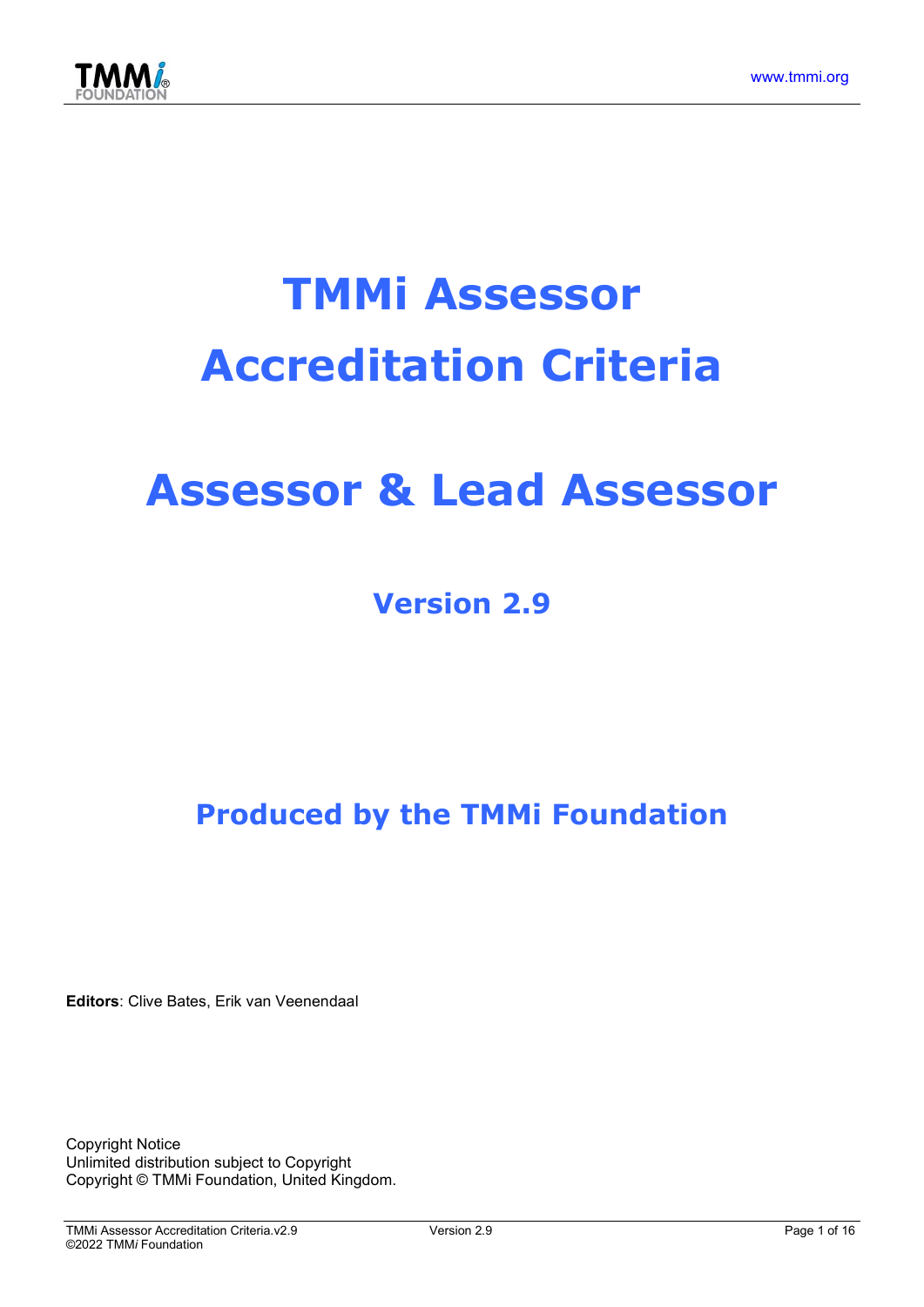

This TMMi Foundation material is furnished on an 'as-is' basis.

The TMMi Foundation makes no warranties of any kind, either expressed or implied, as to any matter included, but not limited to, warranty of fitness for purpose or merchantability, exclusivity, or results obtained from use of the material. The TMMi Foundation does not make any warranty of any kind with respect to freedom from patent, trademark or copyright infringement.

Use of any trademarks in this document is not intended in any way to infringe on the rights of the trademark holder.

Permission to reproduce this document and to prepare derivative works from this document for internal use is granted, provided the copyright and "No Warranty" statements are included with all reproductions and derivative works.

Requests for permission to reproduce this document or prepare derivative works of this document for external and commercial use should be addressed to the TMMi Foundation.

TMMi® is a registered trademark of TMMi Foundation, United Kingdom.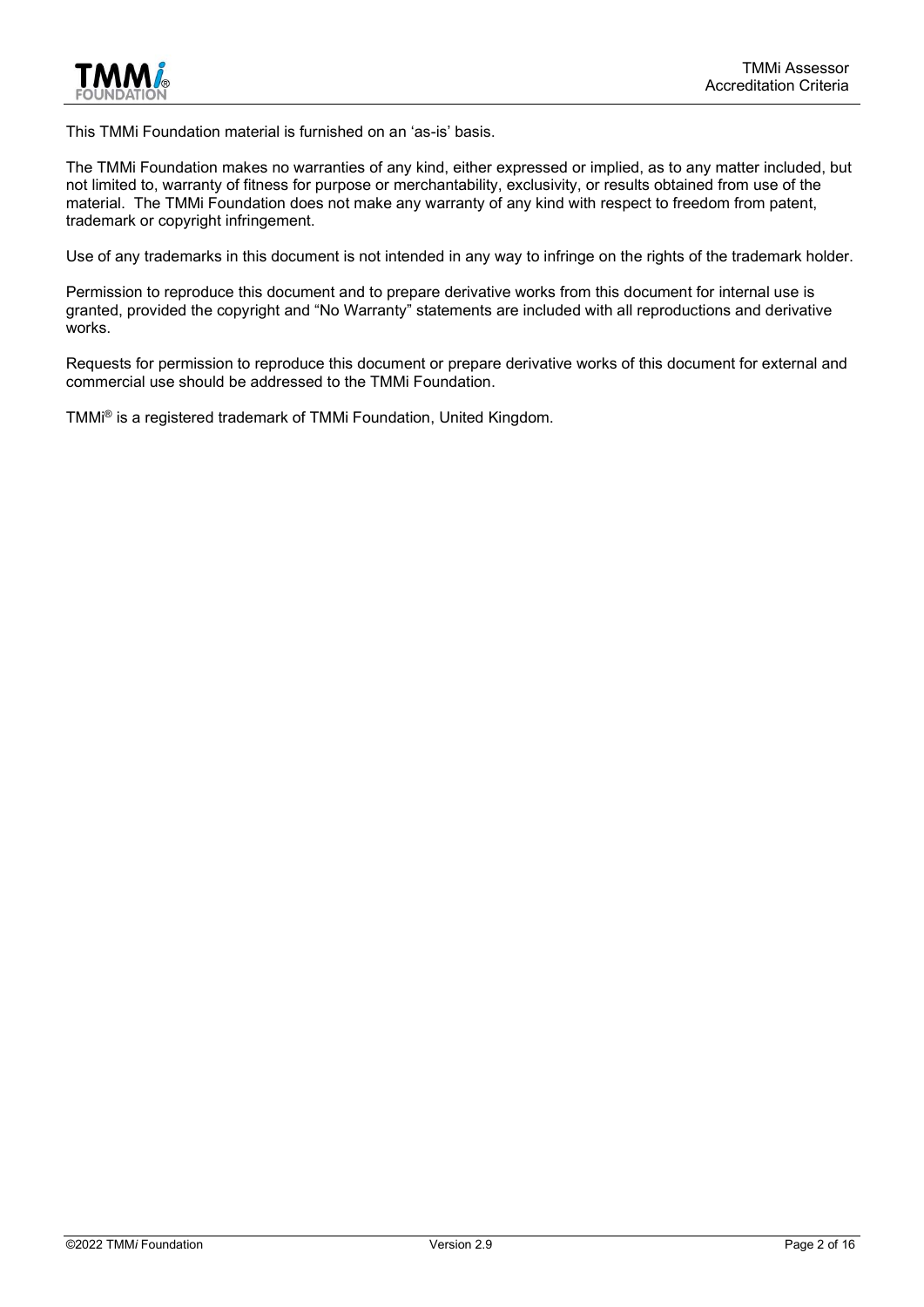

# **Contributors**

Clive Bates (UK) Andrew Goslin (UK) Mac Miller (UK) Fran O'Hara (Ireland) Klaus Olsen (Denmark) Meile Posthuma (Netherlands) Matthias Rasking (Germany) Geoff Thompson (UK) Erik van Veenendaal (Bonaire) Brian Wells (France) Jinwoo Yoon (South Korea)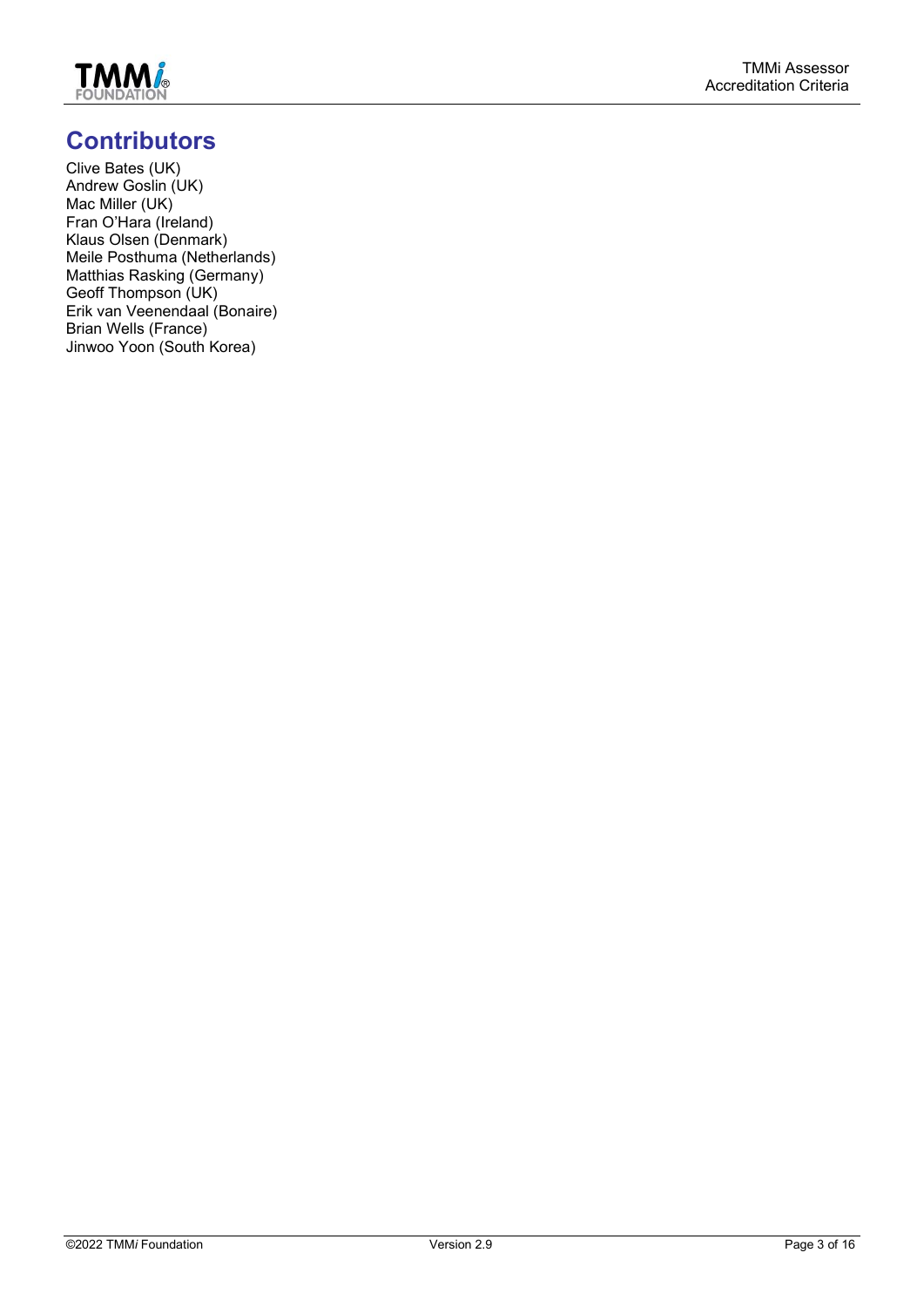

# Revisions

This section summarizes the key revisions of this document.

This section is provided for information only.

| <b>Version</b> | <b>Changes</b>                                                                                                    |
|----------------|-------------------------------------------------------------------------------------------------------------------|
| V2.4           | Revised accreditation requirements for assessors and lead assessors over a 36<br>month period                     |
| V2.5           | TMMi Assessor accreditation guidance for SCAMPI Appraisers                                                        |
| V2.6           | The option for having a waiver is added and briefly described in the appendix                                     |
| V2.7           | Term service providers changed to assessment service provider<br>Chapter added on rules for independent assessors |
| V2.8           | Aligned with newly published TMMi Assessor training syllabus.                                                     |
| V2.9           | TMMi Assessor accreditation guidance for ASPICE competent                                                         |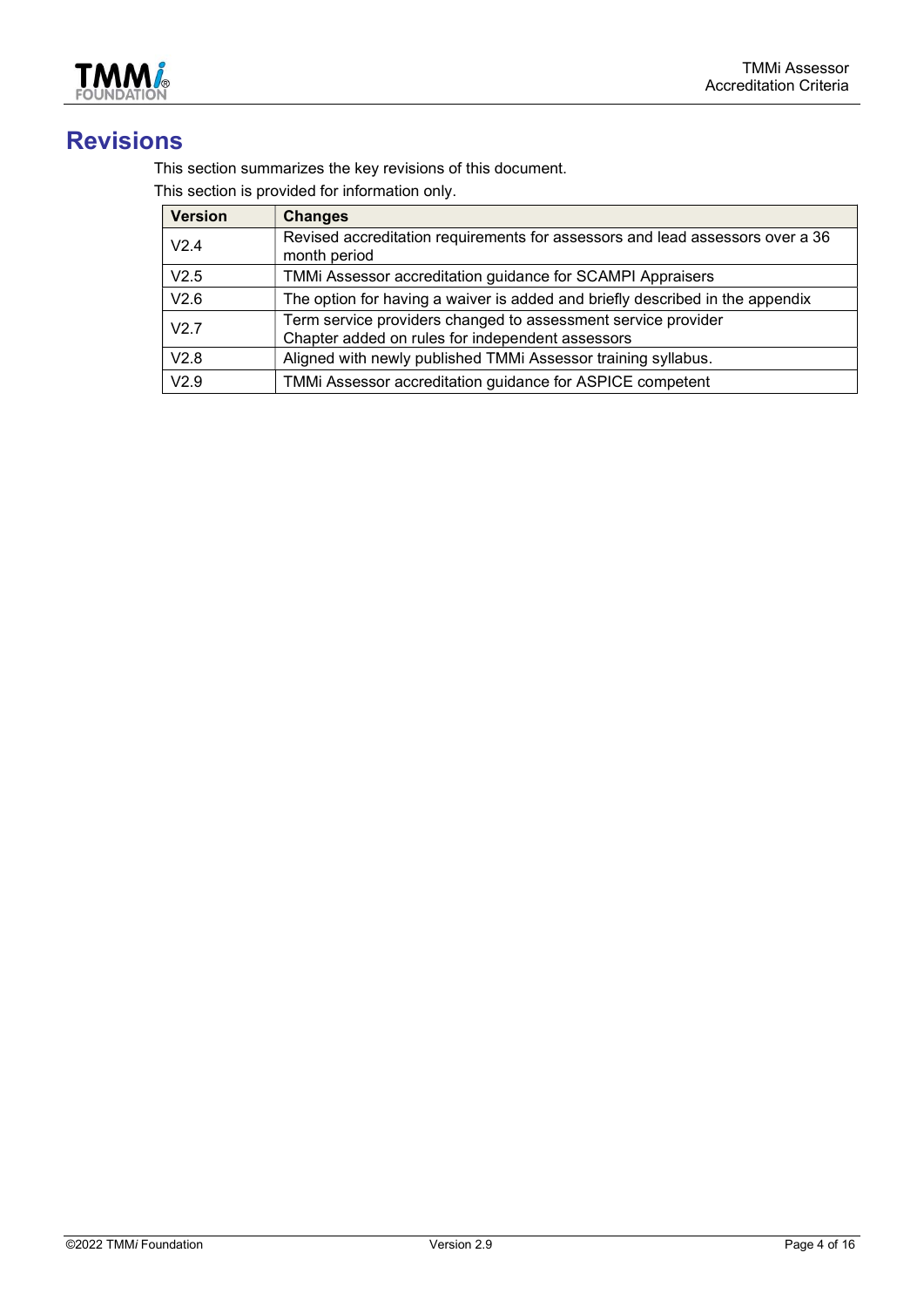

# **Contents**

| 2              |  |
|----------------|--|
| 2.1            |  |
| 2.2            |  |
| 2.3            |  |
| $\mathcal{R}$  |  |
| 3.1            |  |
| 3.2            |  |
| 3.3            |  |
| 3.4            |  |
| $\overline{4}$ |  |
| 4.1            |  |
| 4.2            |  |
| 5              |  |
| 5.1            |  |
| 5.2            |  |
|                |  |
|                |  |
| B.1            |  |
| B.2            |  |
| B.3            |  |
|                |  |
| <b>B</b> 1     |  |
| B.2            |  |
| B.3            |  |
|                |  |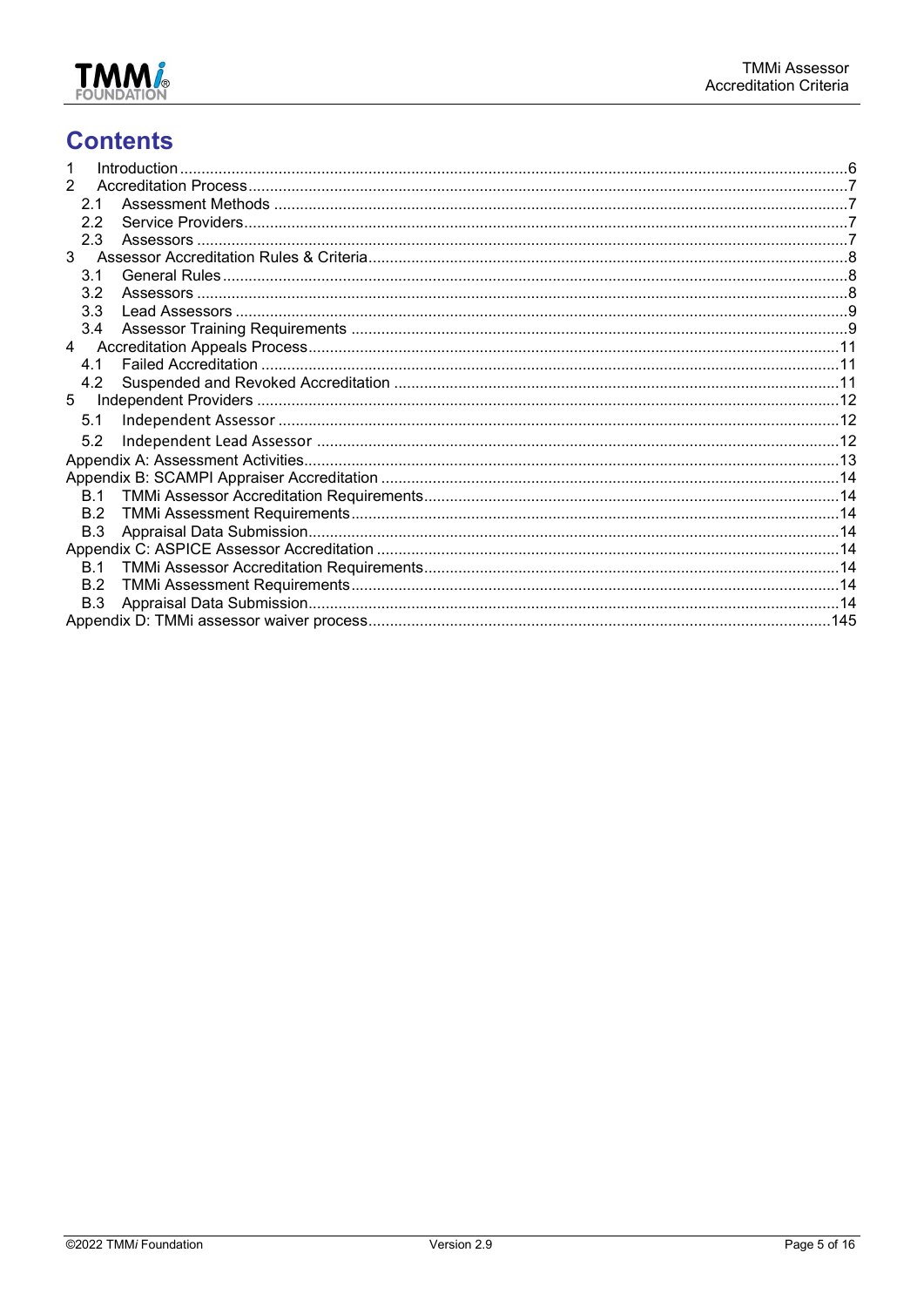



# 1 Introduction

The intended users of this document are Assessment Sponsors, TMMi Assessment Service Providers, service providers' employees or associates, independent assessors who wish to be formally recognized by the TMMi Foundation as Accredited Assessors and Accredited Lead Assessors.

The TMMi Foundation publishes a list of all assessors on its website in order to maintain transparency of the individual assessor's status for customers of TMMi related services, TMMi assessment service providers and the assessor community.

The process for becoming recognized as an assessor and the specific qualification criteria for each assessor role are covered in this publication. Note that the TMMi Foundation reserves the right to revise this process and these criteria at any time.

TMMi Assessors will generally be accredited to perform assessments on behalf of an accredited assessment provider using an accredited assessment method, which is compliant with the Test Maturity Model integration (TMMi), the TMMi Assessment Method Application Requirements (TAMAR) and the TMMi Data Submission Requirements (DSR), subject to the meeting the minimum qualification criteria defined below.

TMMi Assessors are expected to perform assessments objectively, meeting the highest level of professional integrity. Although assessors do not represent the TMMi Foundation, their performance of a TMMi assessment reflects upon the TMMi Foundation, their Assessment Service Provider and themselves. These qualification criteria are intended to ensure that TMMi Assessors are suitably qualified and experienced to perform a TMMi assessment to a consistently high standard ensuring that the assessment findings accurately reflect the organization being assessed.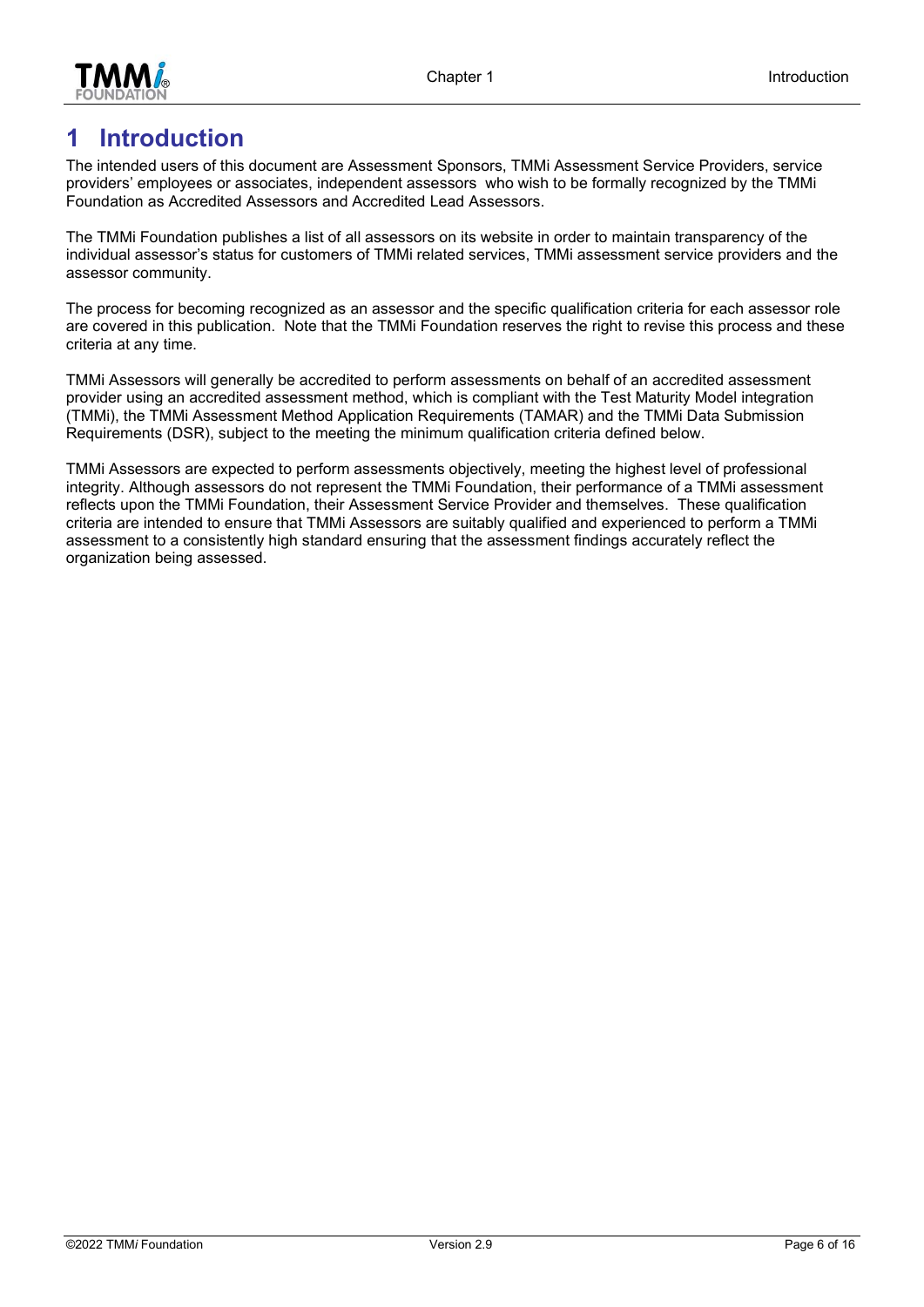

# 2 Accreditation Process

The following key requirements must be met in order for an assessor to be recognized by the TMMi Foundation.

- The assessor must meet the respective qualification criteria defined for accredited TMMi assessors or accredited TMMi lead assessors in this document hereafter
- A lead assessor shall use an accredited TMMi Assessment Method at formal assessments.

## 2.1 Assessment Methods

The TMMi Foundation recognizes accredited assessment methods which meet the requirements defined in TAMAR, the DSR and are compliant with the TMMi. The TMMi Foundation's TMMi Assessment Method (TAM) is accredited to meet these requirements. The TMMi Foundation also accredits third party proprietary assessment methods provided that the assessment method meets these requirements.

# 2.2 Assessment Service Providers

The TMMi Foundation recognizes accredited Assessment Service Providers, subject to

- Licensing the TMMi Assessment Method (TAM) from the TMMi Foundation, or
- Licensing an accredited proprietary assessment method from a third party, or
- Developing and obtaining accreditation of a proprietary assessment method.

### 2.3 Assessors

The TMMi Foundation recognizes

- Assessors, and
- Lead Assessors

subject to meeting the specific qualification criteria for each role.

The assessor qualification criteria are grouped as follows:

- Testing experience, requiring the assessor to demonstrate practical testing knowledge and skills evidenced by appropriate certification
- Training and certification, requiring the assessor to demonstrate the required level of technical knowledge of the TMMi and an accredited assessment method (including practical application of this knowledge)
- Assessment experience, requiring the assessor to demonstrate their active participation in (formal and/or informal) assessments as demonstrated by the hours recorded on assessments

Note that credit may be granted, at the discretion of the TMMi Foundation, for

- Current assessment experience with other assessment methods and reference models<sup>1</sup>
- Current TMMi based process improvement experience<sup>1</sup>

Also note that is it sometimes possible in specific situations to receive a waiver for a specific defined criterium. Refer to Appendix C for more information on the waiver process.

Individuals who do not meet the criteria set out in this document are unaccredited. Unaccredited assessors may participate in assessments subject to the requirements defined in the TMMi Assessment Method Application Requirements (TAMAR) and as defined in the accredited assessment method used.

<sup>1</sup> Supporting documentation and references must be provided for consideration by the TMMi Foundation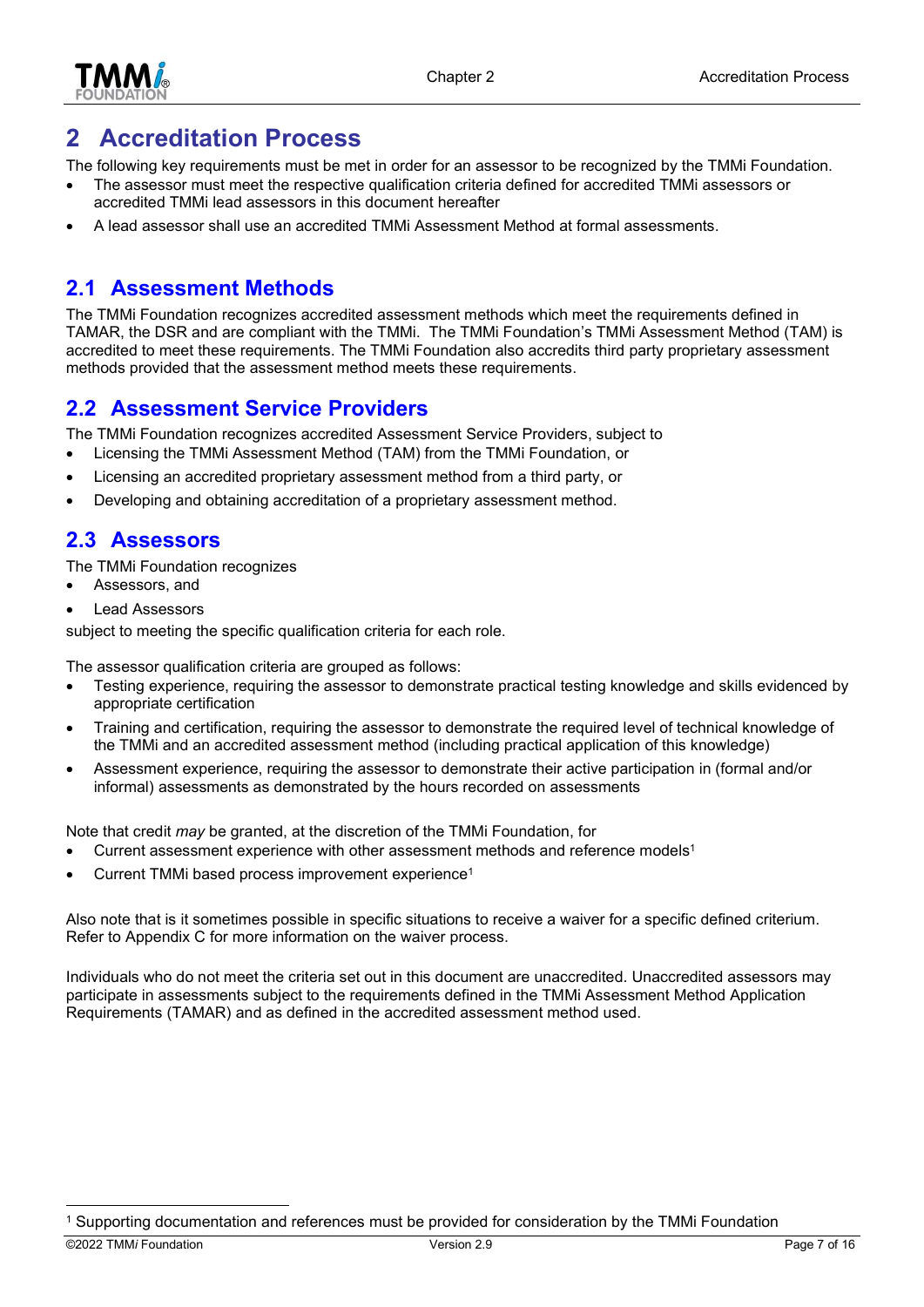

# 3 Assessor Accreditation Rules & Criteria

The TMMi Foundation will, at its sole discretion, accredit or reject Assessor and Lead Assessor applications based on the information provided by the applicant, information provided the applicant's referees and the rules and criteria defined herein.

#### 3.1 General Rules

- G01 The assessor's identity number, name, organization and assessor status shall be published on the TMMi Foundation website
- G02 Assessor's accreditation shall be subject to the payment of the relevant accreditation fee
- G03 Assessors shall provide a minimum of two referees who are willing and able to provide independent and confidential references<sup>2</sup>
- G04 The TMMi Foundation reserves the right to withdraw an assessor's accreditation at any time Assessor accreditation may be suspended or revoked (without prior notice) at the sole discretion of the TMMi Foundation<sup>3</sup>
- G05 The TMMi Foundation reserves the right to audit any assessor during the performance of any assessment<sup>4</sup>

#### 3.2 Assessors

Assessors are formally accredited to perform assessments and may

- take part in or lead informal assessments
- take part in formal assessments

#### Testing Experience

EA01 Certified at ISTQB Foundation Level, or equivalent

#### TMMi Certification and Training

an accredited Assessor.

|                                                                                               | PA01 TMMi Professional certified                                                                                                       |  |
|-----------------------------------------------------------------------------------------------|----------------------------------------------------------------------------------------------------------------------------------------|--|
| PA02                                                                                          | Recognized TMMi Assessor training successfully completed<br>(within 12 months of application)                                          |  |
| <b>Assessment Experience</b><br>(based on Assessment Results accepted by the TMMi Foundation) |                                                                                                                                        |  |
| AA00                                                                                          | New applicants only: No participation in an assessment is<br>required.<br>AA01 is waived and does not apply for the first 36 months as |  |

**ISTOB Foundation Certified?**  $N<sub>O</sub>$ **VES TMMi Professional Certified?**  $N<sub>O</sub>$ Accreditation Application rejected **YES** TMMi Assessor Training Completed? **YES** New Applicant? NO **Completed Required YFS** Assessment Hours' YES **Accredited Assessor** 

 $^2$  The TMMi Foundation may reject an assessor application if an adverse reference is provided, reserving the right to protect the referee's identity

 $^3$  The TMMi Foundation shall provide the reason(s) for the suspension or disqualification, including but not limited to any report of dishonesty, professional misconduct or action bringing the TMMi Foundation or any Service Provider into disrepute

<sup>4</sup> In accordance with TAMAR the Lead Assessor shall notify the TMMi Foundation of each formal assessment prior to commencing the assessment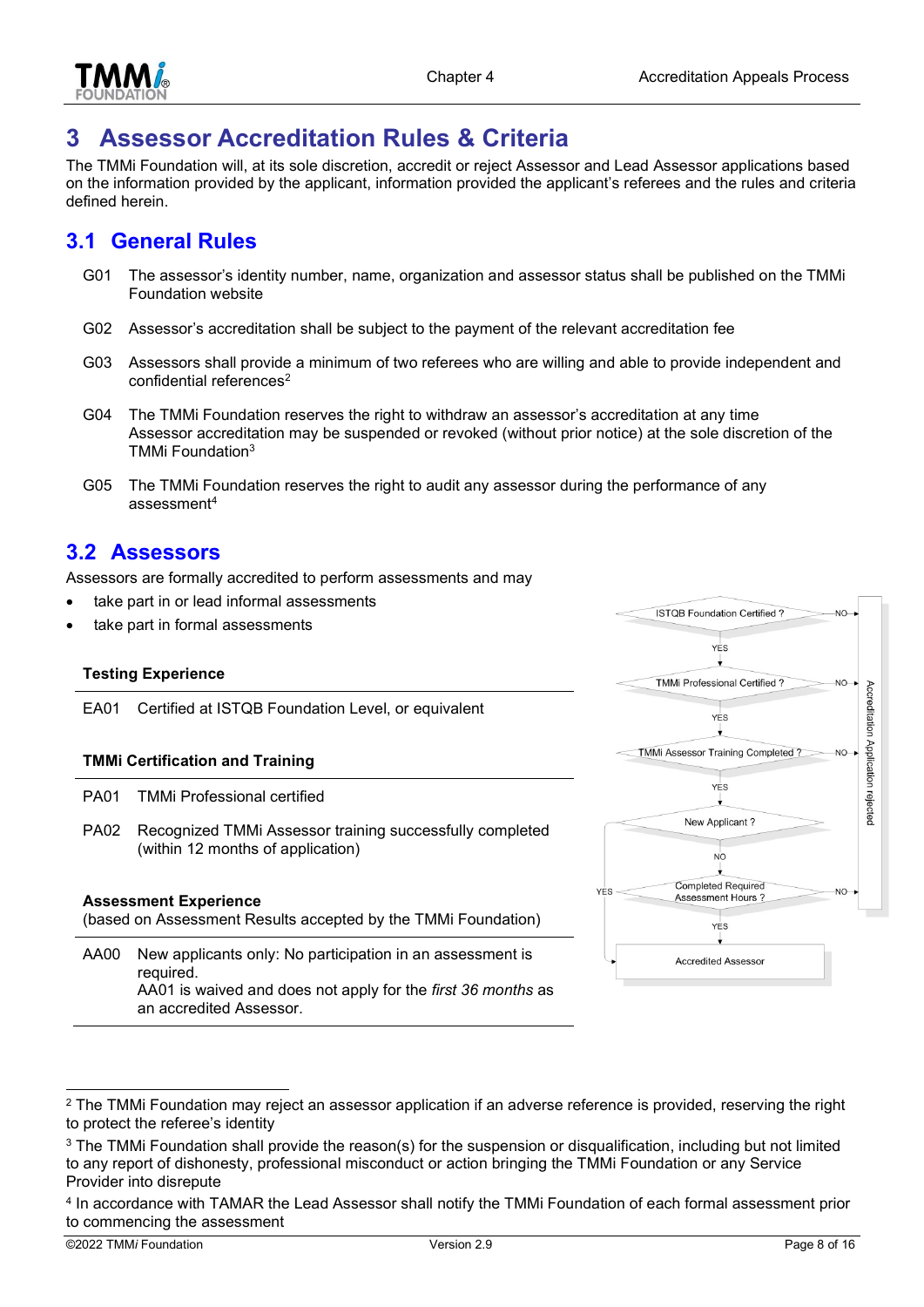

AA01 A minimum 50 hours participation on (formal or informal) assessments completed in the past 36 months

#### 3.3 Lead Assessors

Lead Assessors are formally accredited to perform assessments and may

- take part in or lead informal assessments
- take part in or lead formal assessments

#### Testing Experience

EL01 Certified at ISTQB Advanced Level - Test Manager or equivalent test management certification

#### TMMi Certification and Training

PL01 TMMi Professional certified

- PL02 Recognized TMMi Assessor training (based on an accredited TMMi assessment method) successfully completed (within 12 months of application)
- PL03 Optionally (see hereafter) TMMi Lead Assessor practical training successfully completed (within 12 months of application)

#### Assessment Experience

(based on Assessment Results accepted by the TMMi Foundation)

AL00 New applicants only: A minimum 75 hours participation on at least one (formal or informal) assessment must be completed in the past 12 months<sup>5</sup>.

In case a practical TMMi Lead Assessors has been successfully completed (PL03) the number of hours of this course can be deducted from the required 75 hours participation on an assessment. The maximum number of hours that can be deducted based on practical TMMi Lead Assessor course is 16.

AL01 & AL02 are waived and do not apply for the first 36 months as an accredited Lead Assessor

- AL01 A minimum 225 hours participation on (formal or informal) assessments completed in the past 36 months
- AL02 Participation in at least one (formal or informal) assessment in each 12 month period in the past 36 months
- AL03 Evidence of participation in all assessment activities in accordance with the Assessment Team Leader responsibilities as defined in the TMMi Assessment Method Application Requirements (TAMAR)<sup>6</sup>

### 3.4 Assessor Training Requirements

#### 3.4.1 Testing Experience

Alternate certification to the ISTQB scheme may be accepted (at the discretion of the TMMi Foundation) provided that the applicant is able to demonstrate that the content of the alternate certification meets or exceeds the relevant ISTQB syllabus requirements. The applicant may be requested to provide additional evidence to support their application using an alternate certification scheme.

#### 3.4.2 Recognized TMMi Assessor Training

Assessor training should comprise of at least 21 hours instruction, including at least 8 hours practical exercise. Refer to the TMMi Assessor training syllabus (available on www.tmmi.org) for further details. Participation in

 $5$  A new Lead Assessor application may be completed at any time, provided that criteria AL00 & AL03 are satisfied 6 See Appendix A: Assessment Activities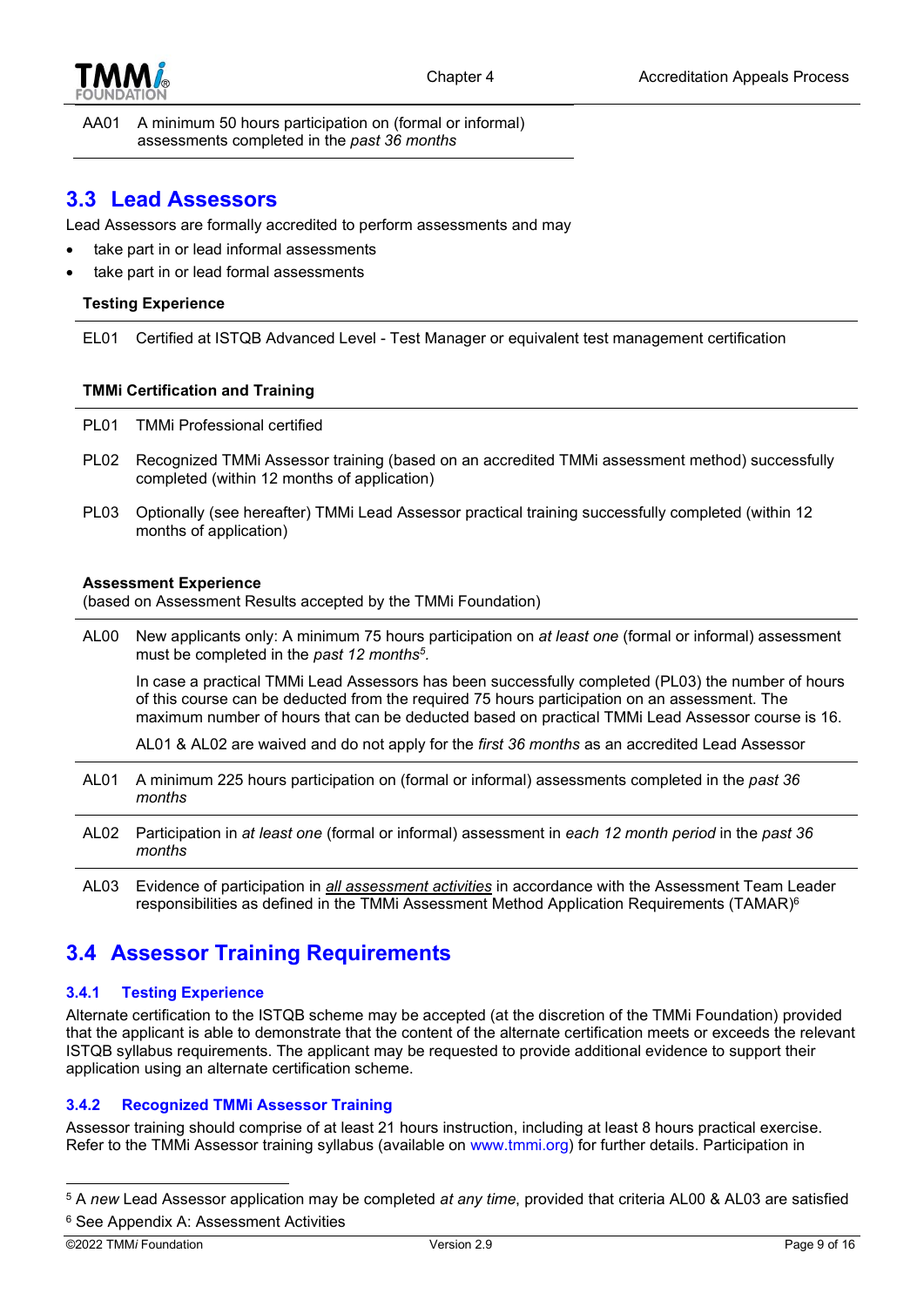

assessments shall be credited towards this requirement. Evidence of the training and assessment experience shall be required.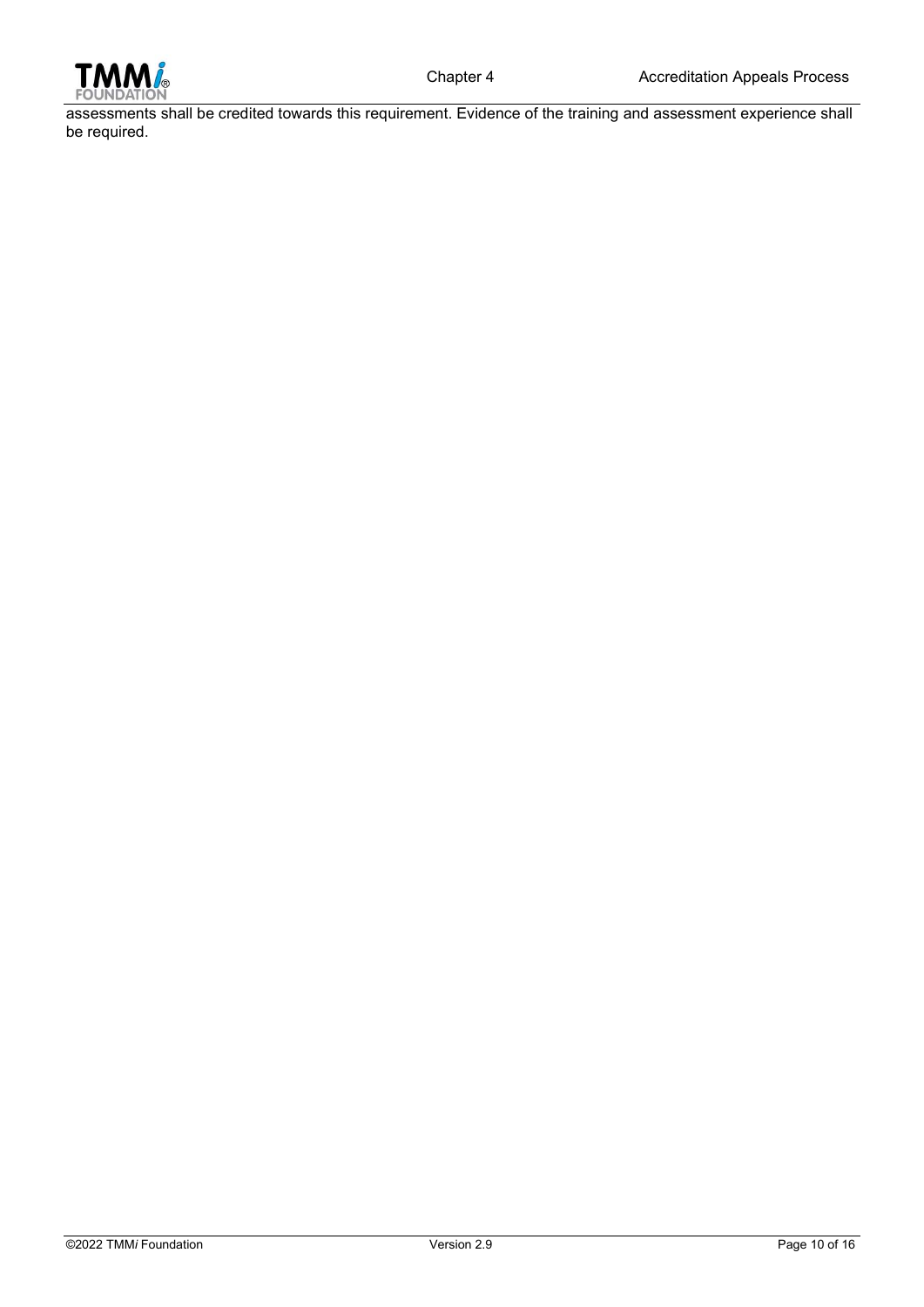

# 4 Accreditation Appeals Process

Appeals may be lodged with the TMMi Foundation in writing, if

- An accreditation application fails, or
- An Assessor or a Lead Assessor is suspended.

If the appeal fails, the TMMi Foundation may grant or refuse further appeals, as may be appropriate and reasonable given the particular circumstances of the appeal.

#### 4.1 Failed Accreditation

The TMMi Foundation shall provide written reasons where the application was deemed not to have met the above criteria such that the assessor may attempt to remedy the issue(s) preventing accreditation.

#### 4.2 Suspended and Revoked Accreditation

The TMMi Foundation shall provide written reasons where the assessor's accreditation has been suspended (as soon as practically possible, but no more than ten (10) working days after applying the suspension) and may request specific actions in order to remedy the issue(s) which led to the suspension.

The assessor shall be granted sixty (60) calendar days from the date of suspension to lodge an appeal. If the assessor is unable to lodge an appeal or remedy the issue(s) which led the suspension within this period, then the TMMi Foundation may grant further leave of appeal at its sole discretion.

If upon appeal, the TMMi Foundation has reached the reasonable judgment that the assessor has acted dishonestly, fraudulently or committed any other act which the TMMi Foundation deems to be incompatible with the duties and trust placed in an accredited assessor the TMMi Foundation may revoke the assessor's accreditation permanently.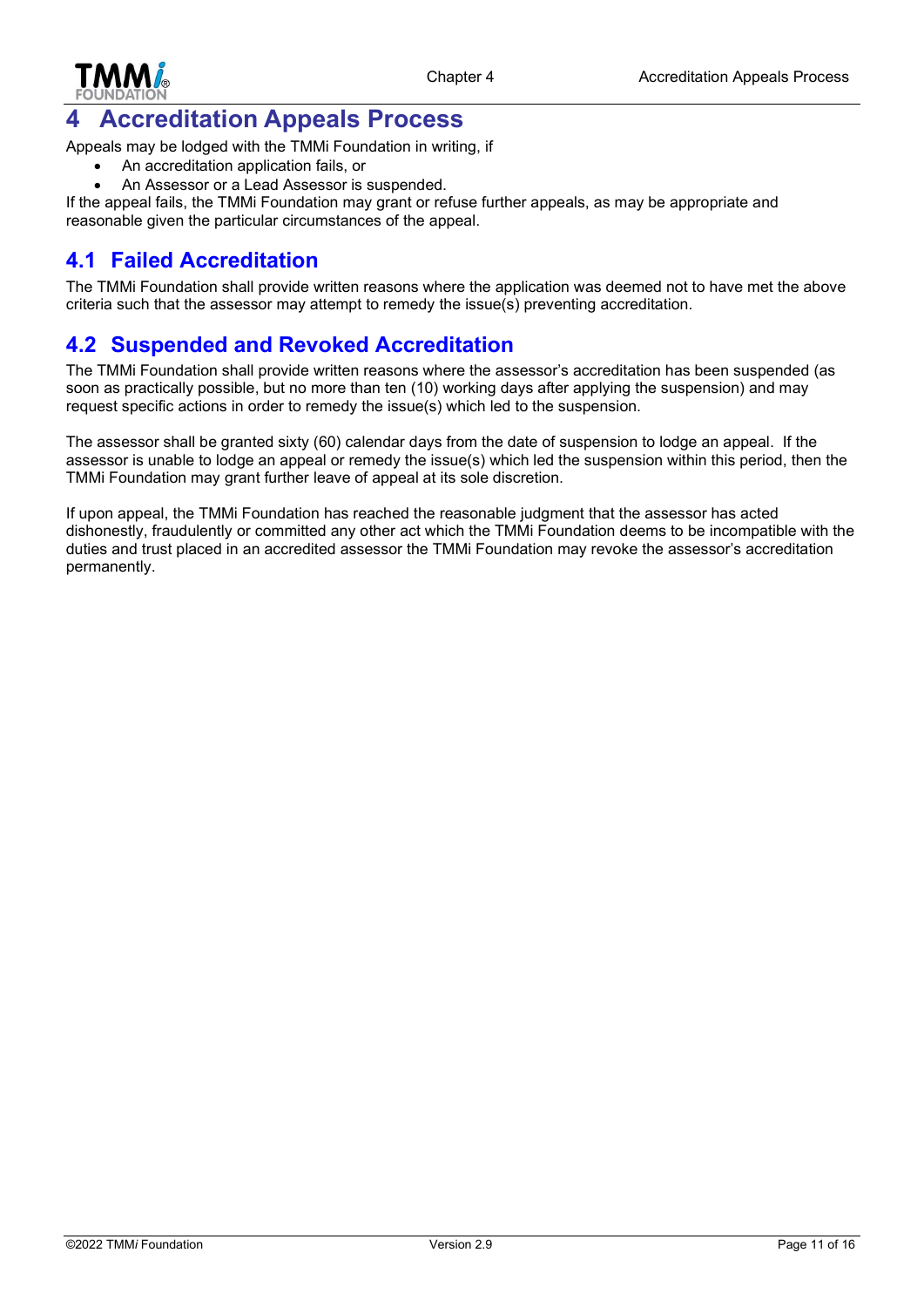

# 5 Independent Providers

Historically all TMMi accredited assessors were affiliated to an accredited Assessment Service Provider (ASP) and through their ASP has access to an accredited TMMi assessment method. The TMMi Foundation will now also allow individuals to achieve assessor status through the completion of relevant training courses and passing of corresponding exams, and be listed as accredited on the TMMi website. Thus the concept of independent assessors has been created.

#### 5.1 Independent Assessor

An independent assessor is a person that complies with the defined assessor criteria but is not affiliated with an accredited TMMi Assessment Service Provider.

An independent assessor has successfully attended a TMMi assessor training and as such understand the TMMi assessment process and requirements as defined in TAMAR. However, an independent assessor typically does not have access to an accredited TMMi assessment method and can use any assessment method that follow the TMMi assessment process. As with any other accredited TMMi assessor, an independent assessor can perform informal TMMi assessments, but cannot perform formal assessments.

Persons that apply to become independent assessor need to comply to the assessor criteria defined in this document and will be listed as follows:

- Assessor ID
- Name
- **Organization**
- **Country**
- Expiry date

With organization their company name will be listed along with the label independent provider, e.g. "companyXYZ (Independent Provider)". Upon request of the assessor it is also possible to not list their company name on the TMMi website at their entry. In such case the organization will just be labelled as "Independent Provider".

The TMMi Foundation shall provide written reasons where the application was deemed not to have met the above criteria such that the assessor may attempt to remedy the issue(s) preventing accreditation.

#### 5.2 Independent Lead Assessor

Building on the previous paragraph, an independent lead assessor is a person that complies with the defined lead assessor criteria, and is not affiliated with an accredited TMMi Assessment Service Provider but has been specially trained in an accredited TMMi assessment method. The independent lead assessor may or may not have access to the accredited TMMi assessment method but will need access to an accredited TMMi assessment method when performing a formal assessment.

Person that apply to become independent lead assessor need to comply to the lead assessor criteria defined in this document and will be listed as follows:

- Lead Assessor ID :
- Name
- Organization
- Assessment method
- **Country**
- Expiry date

With organization their company name will be listed along with the label independent provider and the accredited TMMi assessment method they have been trained in, e.g. "companyXYZ (Independent Provider, TAM)". Upon request of the lead assessor it is also possible to not list their company name on the TMMi website at their entry. In such case the organization will just be labelled as "Independent Provider" and mention the TMMi assessment method they have been trained in.

Note, in case an accredited assessor or lead assessor is no longer affiliated with an accredited TMMi Assessment Service Provider, he/she may request to be listed as an independent (lead) assessor following the above for the remainder of the accreditation period.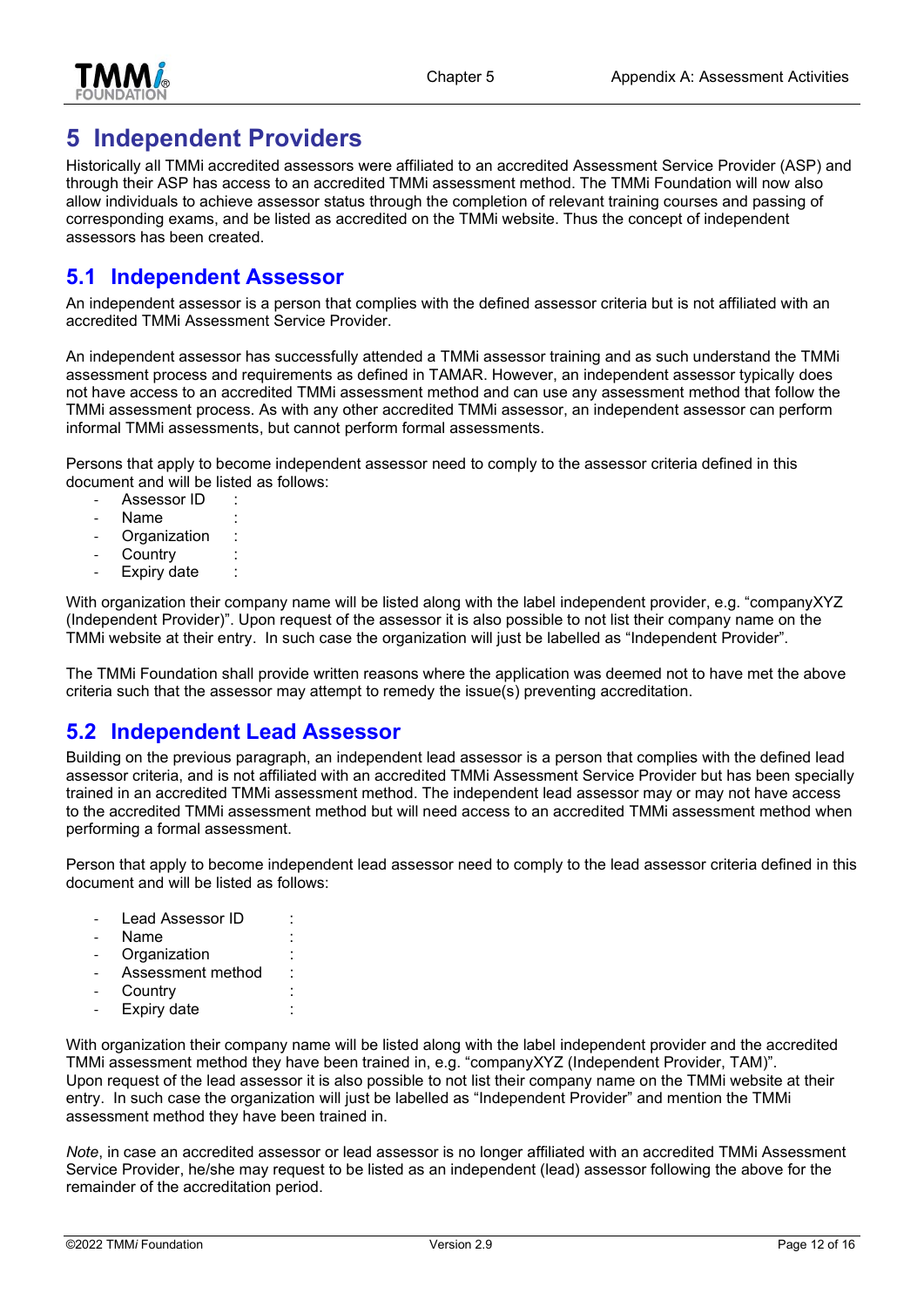

# Appendix A: Assessment Activities

The Assessment Team Leader responsibilities are defined in TAMAR section 3.2.6 Responsibilities and require the participation in all aspects of the assessment.

The TMMi Data Submission Requirements (DSR) describes five types of assessment activities, namely: Planning, Evidence Gathering, Evidence Review, Assessment Reporting and Assessor Reporting. The effort for each activity must be recorded (in hours) for each individual assessor on every assessment.

- Planning: The effort required to complete the planning and preparation activities for the assessment.
- Evidence Gathering: The effort required to complete evidence gathering activities, including interviews, identifying and obtaining of document artifacts and other evidence.
- Evidence Review: The effort required to complete the assessment review activities, including the review of interviews, document artifacts and other evidence to assess the level of compliance with the requirements of the TMMi.
- Assessment Reporting: The effort required to complete the assessment report to be submitted to the sponsor, including preparing presentations and reports documenting assessment ratings (for formal assessments only) and the assessment findings, i.e. strengths and weaknesses for each process area in the scope of the assessment.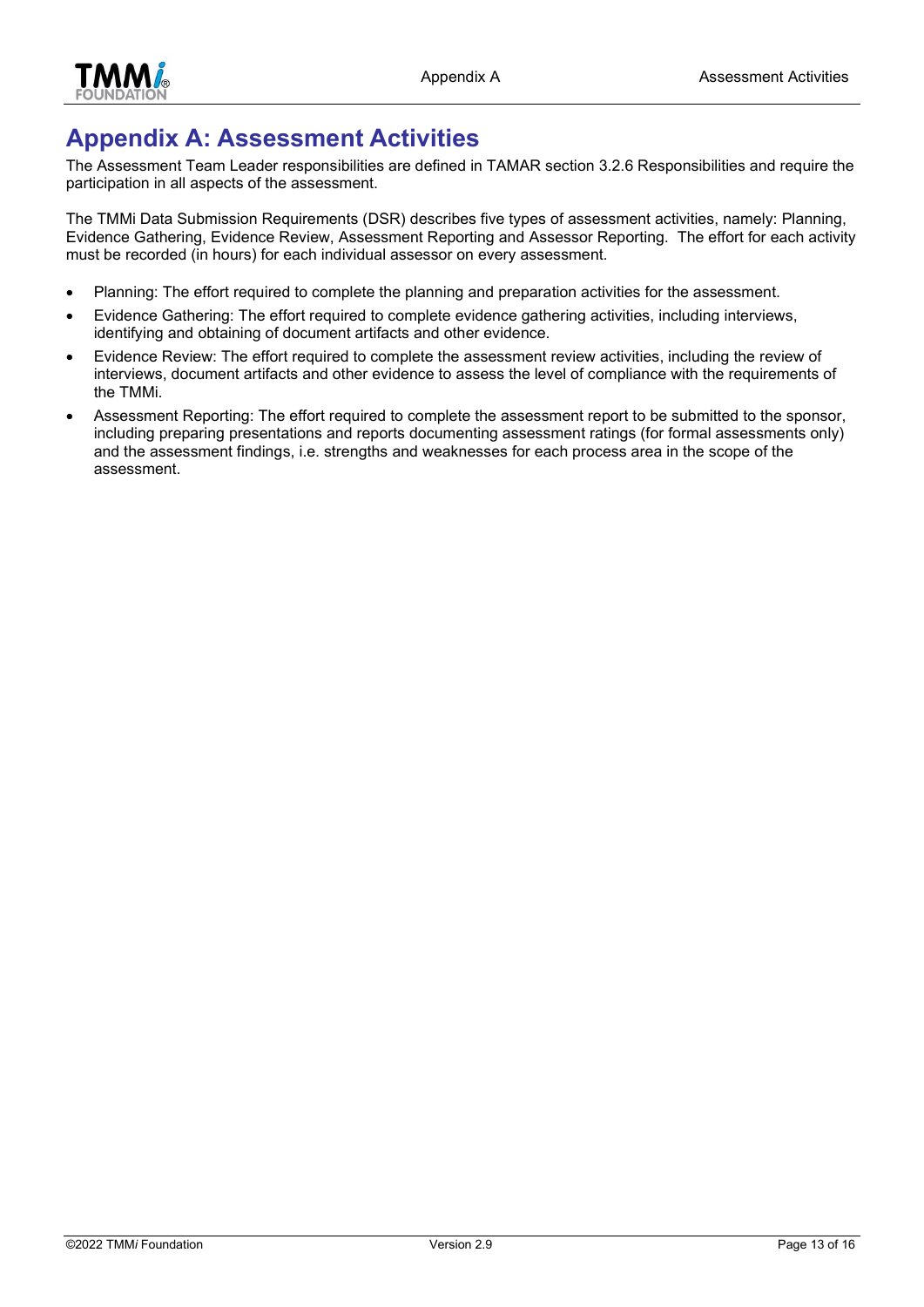



# Appendix B: SCAMPI Appraiser Accreditation

### **B.1 TMMI Assessor Accreditation Requirements**

SCAMPI Lead Appraisers (CMMI Institute certified and part qualified) may apply for TMMi Lead Assessor or TMMi Assessor accreditation provided that the following criteria are met. Evidence of the relevant certification is required when completing an accreditation application.

#### TMMi Lead Assessor TMMi Assessor

- SCAMPI Lead Appraiser Certified<sup>7</sup>
- ISTQB Advanced (Test Manager) certified (or equivalent certification)
- TMMi Professional Certified

- Completion of the SCAMPI Lead Appraiser Certification Examination
- ISTQB Foundation Level certified (or equivalent certification)
- TMMi Professional Certified

Re-accreditation of TMMi accredited SCAMPI Appraisers shall be in accordance with the requirements in section 3 Assessor Accreditation Rules & Criteria, on the provision that the applicant retains SCAMPI Lead Appraiser Certification in lieu of the relevant TMMi assessor training requirements.

#### B.2 TMMi Assessment Requirements

The TMMi Foundation has not formally accredited the SCAMPI appraisal method for use on TMMi assessments. However, SCAMPI is recognized as a valid method to perform TMMi assessments. The TMMi Foundation will accept assessment results where SCAMPI 1.3 $^8$  or SCAMPI 1.3 $b^9$  has been used to conduct the TMM/ assessment.

Assessments results where previous versions as SCAMPI have been used will not be accepted.

For more information refer to the CMMI Institute website.

#### B.2.1 Formal Assessments

SCAMPI appraisal ratings will be accepted, provided that:

- 1. The appraisal is led by an accredited TMMi Lead Assessor who is also a currently certified SCAMPI Lead appraiser.
- 2. The appraisal is conducted in compliance with SCAMPI Class A appraisal requirements.

Note: TMMi reference model compliance ratings and appraisal findings are expected in the appraisal report.

#### B.2.2 Informal Assessments

SCAMPI appraisal findings from an informal assessment will be recognized, provided that

1. The appraisal is led by an accredited TMMi (Lead) Assessor who is also either a currently certified SCAMPI Lead appraiser or has successfully completed the SCAMPI LA Certification Examination in the past 12 months.

2. The appraisal is conducted in compliance with SCAMPI Class B or Class C appraisal requirements. Note: TMMi reference model compliance appraisal findings are expected in the appraisal report; compliance ratings are not expected.

#### B.3 Appraisal Data Submission

The TMMi Foundation will accept appraisal results, including participation records, submitted using the current published version of the TMMi Assessment Data Submission Form.

<sup>7</sup> Note: CMMI Institute SCAMPI Lead Appraiser certification requires participation in SCAMPI CMMI appraisals prior to completing certification

<sup>8</sup> [SCAMPI 1.3] Software Engineering Institute, Standard CMMI Appraisal Method for Process Improvement (SCAMPI) A, Version 1.3: Method Definition Document, March 2011

<sup>9</sup> [SCAMPI 1.3b] CMMI Institute, Standard CMMI Appraisal Method for Process Improvement (SCAMPI) Version 1.3b: Method Definition Document for SCAMPI A,B, and C, December 2014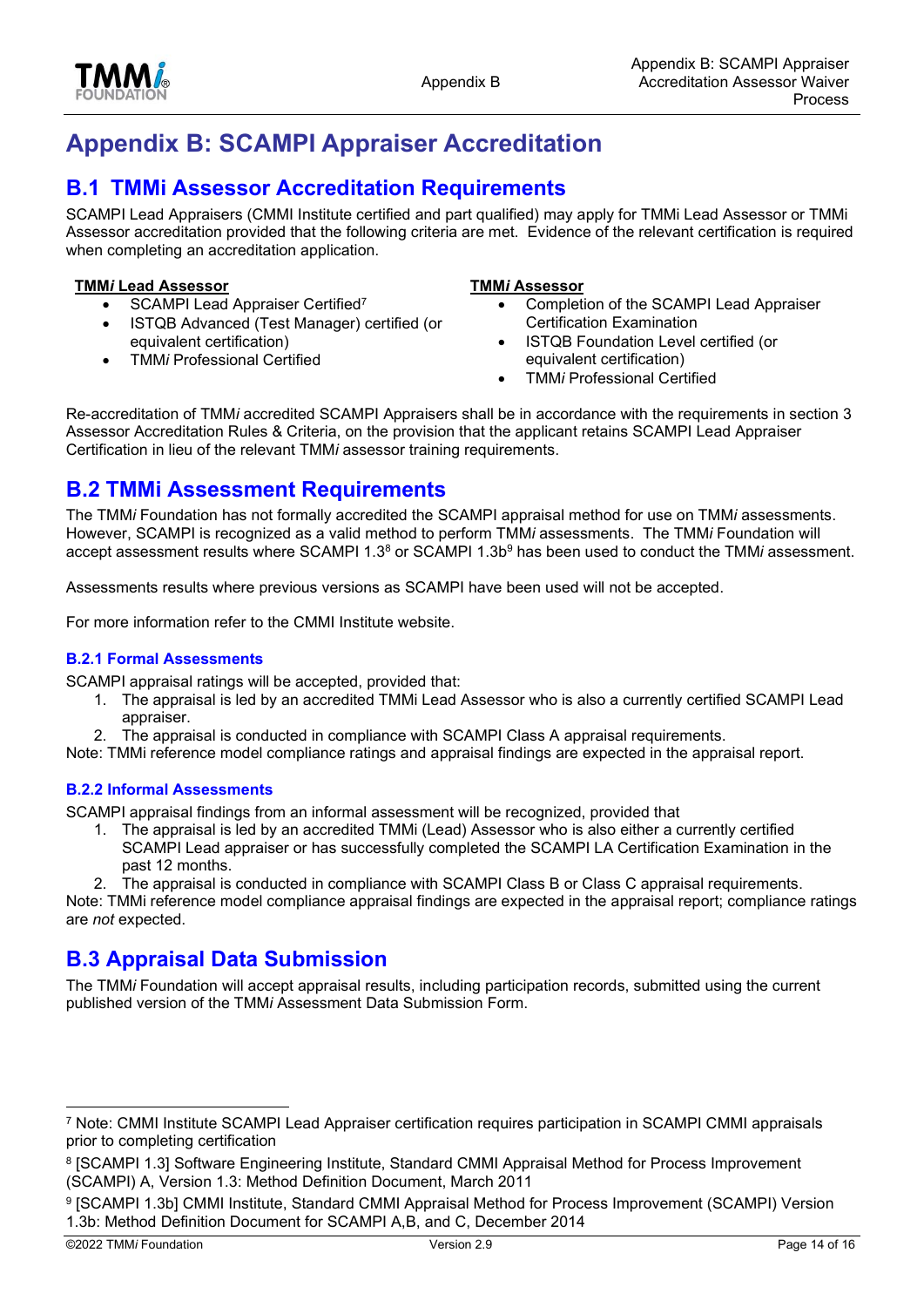



# Appendix C: ASPICE Assessor Accreditation

### C.1 TMMi Assessor Accreditation Requirements

ASPICE certified assessors may apply for TMMi Lead Assessor or TMMi Assessor accreditation provided that the following criteria are met. Evidence of the relevant certification is required when completing an accreditation application.

#### TMMi Lead Assessor TMMi Assessor

 ASPICE Competent or Principal Assessor **Certified** 

TMMi Professional Certified

 ISTQB Advanced (Test Manager) certified (or equivalent certification)

- ASPICE Provisional, Competent or Principal Assessor Certified
- ISTQB Foundation Level certified (or equivalent certification)
- TMMi Professional Certified

Re-accreditation of TMMi accredited ASPICE Assessors shall be in accordance with the requirements in section 3 Assessor Accreditation Rules & Criteria, on the provision that the applicant retains ASPICE Assessor certification in lieu of the relevant TMMi assessor training requirements.

#### C.2 TMMi Assessment Requirements

While the TMMi Foundation has not formally accredited the Automotive Software Process Improvement & Capability dEtermination (ASPICE) for use on TMMi assessments, ASPICE (V1.3) is been recognized as a valid method to perform TMMi assessments. The TMMi Foundation will accept assessment results where ASPICE 1.3<sup>10</sup> has been used to conduct the TMMi assessment.

Assessments results where previous versions of ASPICE have been used will not be accepted.

For more information refer to the ASPICE website (www.automotivespice.com).

#### C.2.1 Formal Assessments

ASPICE assessment ratings will be accepted, provided that:

- 1. The assessment is led by an accredited TMMi Lead Assessor who is also a currently certified ASPICE competent assessor or ASPICE competent assessor.
- 2. The assessment is conducted in compliance with ASPICE version 1.3 assessment requirements.

Note: TMMi reference model compliance ratings and assessment findings are expected in the assessment report.

#### C.2.2 Informal Assessments

ASPICE assessment results will be accepted, provided that:

- 1. The assessment is led by an accredited TMMi (Lead) Assessor who is also a currently certified ASPICE provisional, competent or principal assessor.
- 2. The assessment is conducted in compliance with ASPICE version 1.3 assessment requirements.

### C.3 Appraisal Data Submission

The TMMi Foundation will accept assessment results, including participation records, submitted using the current published version of the TMMi Assessment Data Submission Form.